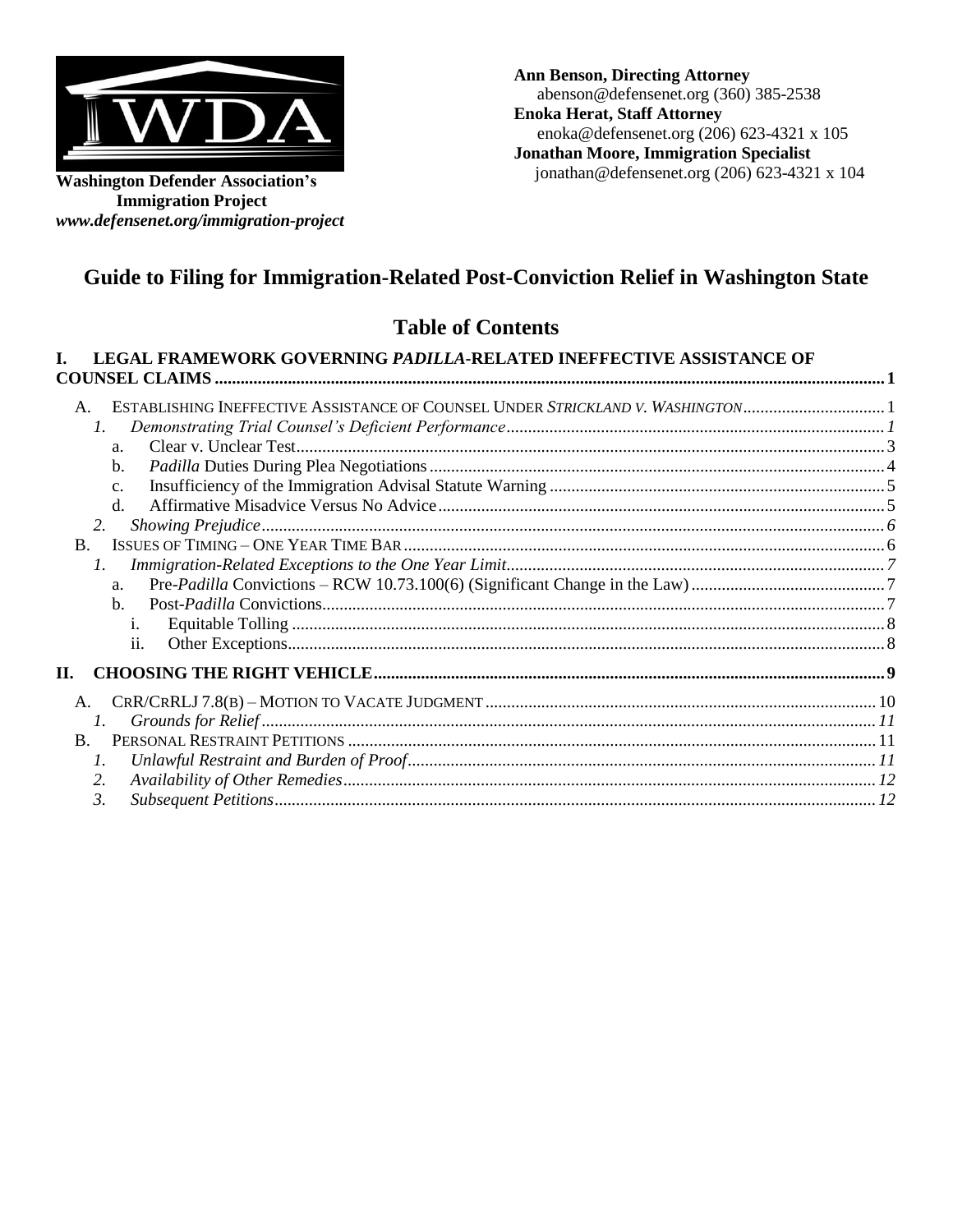## <span id="page-1-0"></span>**I. Legal Framework Governing** *Padilla***-Related Ineffective Assistance of Counsel Claims**

In *Padilla v. Kentucky*, the United States Supreme Court held that the Sixth Amendment duty to provide effective assistance requires defense counsel to affirmatively and accurately advise their non-citizen clients about the immigration consequences of entering a guilty plea. 130 S.Ct. 1473, 1482-83 (2010). The Court rejected the idea that immigration consequences of a guilty plea are collateral to a conviction and thus fall outside the Sixth Amendment obligation of effective assistance of counsel. Rather, they emphasized that the risk of deportation is an "integral part" of the possible penalty that may be imposed on non-citizen defendants. *Id*. at 1478–1480. *Padilla* makes clear that due to the "close connection" of the risk of deportation "to the criminal process," defense attorneys have an affirmative obligation to advise their clients with respect to the immigration consequences of a plea. *Id*. at 1482.

The following year, the Washington Supreme Court decided *State v. Sandoval*, affirming *Padilla* and applying it to Washington state convictions. 171 Wash.2d 163 (2011). The Court in *Sandoval* went further than *Padilla*, determining that a defendant could establish prejudice where counsel's ineffective assistance foreclosed consideration of options that would avoid deportation. *Id.* at 176. In that case, the Court found prejudice where there was a reasonable probability that a non-citizen would have gone to trial for the chance at acquittal and risked a prison term of 78-102 months for second degree rape, instead of pleading guilty to third degree rape with six months, resulting in automatic deportation, as his attorney advised him to do.

## <span id="page-1-1"></span>**A. Establishing Ineffective Assistance of Counsel Under** *Strickland v. Washington*

*Padilla*-related post-conviction relief claims in Washington State are governed by the ineffective assistance of counsel framework established by the U.S. Supreme Court in *Strickland v. Washington*. 104 S.Ct. 2052 (1984). In *Strickland*, the Supreme Court recognized that the Sixth Amendment requires attorneys to provide effective assistance of counsel, holding that the defendant is entitled to relief where counsel's performance was deficient. In order to establish ineffective assistance, the petitioner must satisfy a two-part test. The first prong requires a court to determine whether counsel's performance "fell below an objective standard of reasonableness." 104 S.Ct. at 2064. Second, the petitioner must demonstrate that counsel's unreasonable performance prejudiced his case. *Id*.

## **1. Demonstrating Trial Counsel's Deficient Performance**

<span id="page-1-2"></span>To satisfy the unreasonable performance requirement of *Strickland*, the petitioner must clearly identify concrete ways in which trial counsel acted deficiently. Whether counsel's performance was deficient is determined by looking to the prevailing professional norms in place at the time to assess how counsel should have acted under the circumstances. This requires the court to "engage in a fact-specific inquiry into the reasonableness of an attorney's actions, measured against the applicable prevailing professional norms." *In re Personal Restraint of Tsai*, 183 Wash.2d 91, 99 (2015) (citing *Strickland*, 104 S.Ct. at 2066*)*. The *Padilla* Court stated that "[p]revailing norms of practice as reflected in American Bar Association standards and the like…are guides to determining what is reasonable…" 130 S.Ct. at 1482 (citing *Strickland*, 104 S.Ct. at 2065). While acknowledging that these are "only guides," the Court affirmed that "these standards may be valuable measures of the prevailing professional norms of effective representation, especially as…[they]…have been adapted to deal with the intersection of modern criminal prosecutions and immigration law." *Id*. (internal citations omitted).

The *Padilla* Court emphasized that in discharging her Sixth Amendment duty to provide effective assistance, counsel must provide non-citizen clients with affirmative and accurate advice about immigration consequences. *See Padilla*, 130 S.Ct. at 1482 (recognizing that "[t]he weight of prevailing professional norms supports the view that counsel must advise her client regarding the risk of deportation"). The Court recognized that defenders satisfy this duty by consulting available resources. *See id.* at 1484 ("[i]t is quintessentially the duty of counsel to provide her client with *available advice* about an issue like deportation and the failure to do so clearly satisfies the first prong of the *Strickland* analysis") (internal citations omitted; emphasis added).

A foundational issue is thus to assess what resources were available for a defender to be able to determine immigration consequences. Did defense counsel consult these resources? Was the legal advice provided accurate and consistent with the immigration consequences reflected in these resources? In *Tsai*, the Supreme Court found that "defense counsel's failure to fulfill his or her statutory duty [to advise their clients of immigration consequences] may be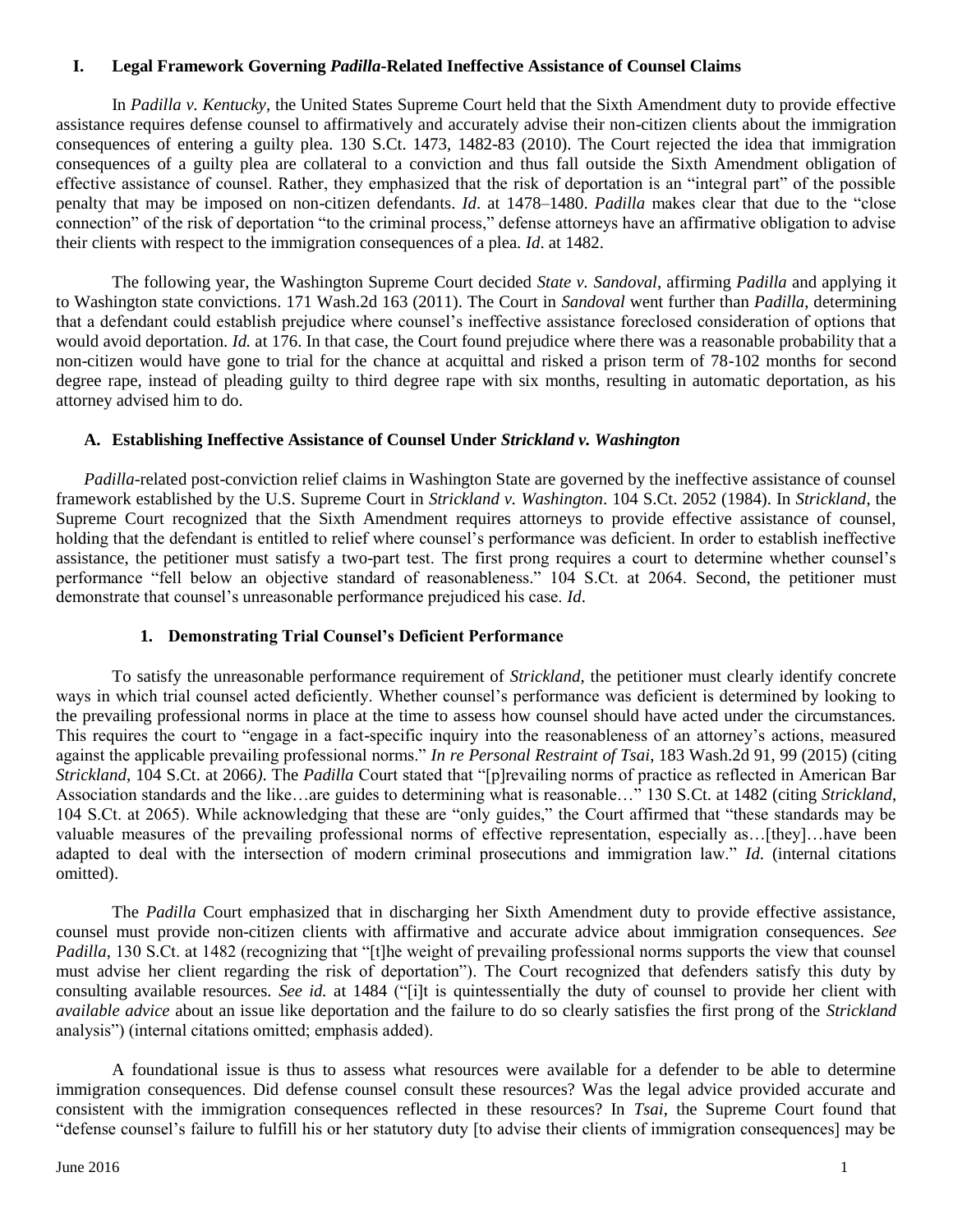due to an unreasonable failure to research … and there is no conceivable tactical or strategic purpose for such a failure." *In re Tsai*, 183 Wash.2d at 102. The *Padilla* Court noted an expectation that attorneys who are unaware of the immigration consequences "would follow the advice of numerous practice guides to advise themselves" of different paths to lawful status and consequences at stake. *Id.* at 1483 (internal citations omitted). Moreover, the Court also expected that Mr. Padilla's lawyer "could have easily determined that his plea would make him eligible for deportation simply from reading the text of the statute." *Id.* Additionally, the Washington Court of Appeals, to determine the immigration consequences of a theft offense, referenced the immigration statute as well as circuit court case law to complete its analysis. *See*, *In re Ramos*, 181 Wash.App. 1005 (2014). Thus, defense attorneys are obligated to consult readily available resources. Moreover, there is a temporal component with regard to the available resources that inform the prevailing norms *at the time of conviction*, and make clear whether a defense lawyer in a given case effectively discharged his/her duty to provide accurate advice.

## **PRACTICE TIP: Establishing Immigration Consequences**

- A critical first step in considering any *Padilla*-related PCR motion is to clearly identify what the immigration consequences are based upon the law at the time that the plea was entered (or trial occurred).
- Did the resulting conviction trigger grounds of deportation? Grounds of inadmissibility? Render client ineligible for lawful status or citizenship?

In Washington State, the legislature, courts and defense bar have long recognized the importance of ensuring that the state's criminal justice system consider the impact of deportation consequences at stake for non-citizen defendants and their families. The *Padilla* Court observed that professional norms have imposed an obligation on counsel to provide clients advice on the deportation consequences of a plea since at least 1995. *See* 130 S.Ct. at 1485. The *Tsai* Court extended this obligation to 1983. *See In re Tsai*, 183 Wash.2d. at 101. That year, the legislature enacted a statute requiring that courts determine whether a noncitizen defendant had been warned of potential immigration consequences of a plea. *See* RCW § 10.40.200. This implies that defense counsel should have been giving immigration advisals as early as 1983. "To give effect to this statute, the standard plea form … was promptly amended to include a statement warning noncitizen defendants of possible immigration consequences. That warning statement is not, itself, the required advice; it merely creates a rebuttable presumption the defendant has been properly advised." *In re Tsai*, 183 Wash.2d. at 101.

In the scope of their representation, defense attorneys in Washington have been providing defendants with advice regarding immigration consequences since at least 1991. At that time, the Northwest Immigrant Rights Project (NWIRP) began offering regular trainings and publications emphasizing defense strategies to negotiate resolutions that avoided or mitigated immigration consequences and provided tools to assist clients in making informed choices. NWIRP attorneys also began offering defenders free case consultations. As changes wrought by Congress increased the severity and frequency of immigration penalties for criminal offenses, Washington's legislature responded in 1999 by allocating resources to the Washington Defender Association (WDA) to make immigration law experts directly available to defenders. In addition to NWIRP's ongoing efforts, WDA's Immigration Project began providing individualized, casespecific immigration consequences analysis, including offering alternatives to avoid or mitigate harm. WDA's Immigration Project was one of the first state-wide projects of its kind and remains a model for other states.

The established norm of affirmatively incorporating the client's immigration priorities into defense representation was included in updates to both WDA and Washington State Bar Association (WSBA) practice standards. *See* WDA's Standards for Public Defense Services, 17 (2006) ("[l]awyers must be aware of their clients' immigration status, research the implications of it for their cases, and advise their clients of the consequences of a conviction"); *see also* WSBA's Performance Guidelines for Criminal Defense Representation, §2.2(b)(2)(b) (2011) ("when the client is not a citizen the lawyer should obtain information that will permit counsel to determine the immigration consequences of the conviction and sentence").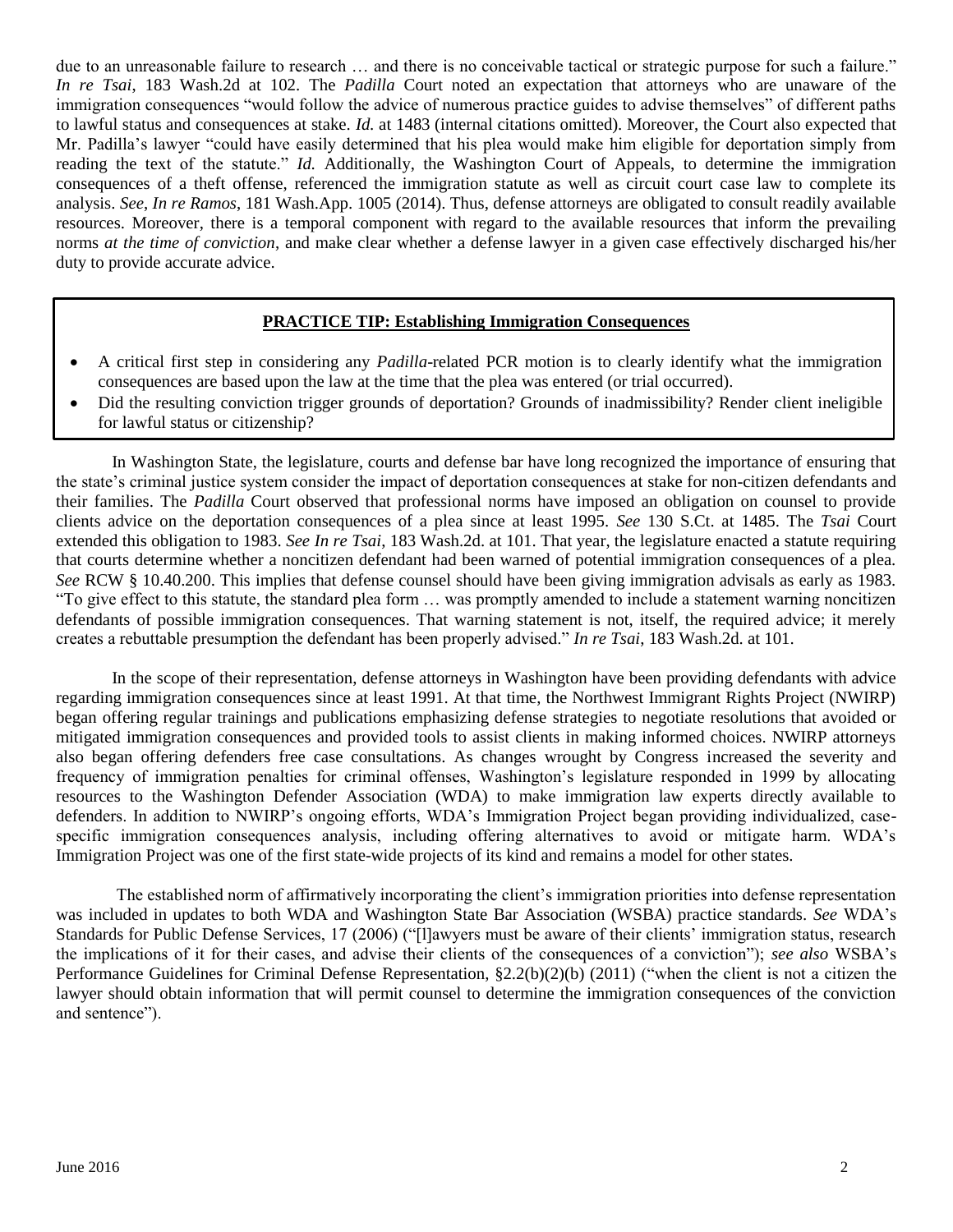## **PRACTICE TIP: Establishing Deficient Performance**

Although there is no specific formula for classifying conduct which falls below the standard of reasonableness, the following action items will assist in identifying and demonstrating deficient performance:

- A defense lawyer's foundational duty is first to identify that the client is a non-citizen and to ascertain his/her immigration status.
	- o Did trial counsel identify the client as a non-citizen?
- Highlight the available resources that trial counsel should have consulted to inform his advice to the client.
	- o Make the case that it was deficient performance not to consult WDA's Immigration Project after its inception in 1999.
	- o It is not sufficient to advise your client to consult with an immigration attorney; the *Padilla* duty falls on the defender.
	- o Create a record outlining which sources were consulted, if any.
- Trial counsel is required to advise her client of the potential consequences of accepting a plea, including the risk of deportation.
	- o Was the client given *affirmative* and *accurate* advice regarding the potential immigration consequences in their case?
	- o If no advice was given, counsel clearly failed to meet her duty.
- Trial counsel is obligated to negotiate the case according to her client's goals (factoring in any immigration consequences the client seeks to avoid and mitigating where possible).
	- o Did counsel factor immigration consequences into the plea negotiation and sentencing advocacy?

#### **a. Clear v. Unclear Test**

<span id="page-3-0"></span>Perhaps the most problematic aspect of *Padilla* is the "clear" versus "unclear" test that the Court put forth. In *Padilla*, the Supreme Court stated that because of deportation's "close connection" to the criminal process, advice about deportation consequences falls within "the ambit of the Sixth Amendment right to counsel." 559 U.S. at 366. However, because "[i]mmigration law can be complex," the precise advice a constitutionally effective attorney provides depends on the clarity of the law. *Id*. at 369. If the applicable immigration law makes it "truly clear" that an offense is deportable, defense counsel must correctly advise the defendant that pleading guilty to that particular charge would lead to deportation. *Id*. If "the law is not succinct and straightforward," counsel must provide only a general warning that "pending criminal charges may carry a risk of adverse immigration consequences." *Id*.

This "clear v. unclear test" has thus become a threshold issue. It is problematic since courts have been considering whether the law was clear prior to any other considerations about the adequacy of the advice provided. For the most part, immigration consequences are rarely unclear; a conviction either triggers deportation or it doesn't. For a post-conviction relief client that is in deportation proceedings, a conviction likely either triggered deportation (for clients with lawful status), or triggered a bar to a waiver of deportation (for undocumented clients). In those cases, the consequences of that conviction are clear. Consulting with WDA's Immigration Project or an immigration attorney can help clarify this.

A post-conviction relief client may not be in deportation proceedings. For example, a lawful permanent resident (LPR), may wish to apply for citizenship but are concerned that a prior conviction may trigger a bar to applying for citizenship. In these cases, it is critical to consult with the WDA's Immigration Project or a private immigration attorney to determine whether the conviction bars citizenship or triggering deportation. If it does, then pursuing post-conviction relief, or not applying for citizenship are the best options. If the consequences of the conviction are truly unclear, then the best option could be to apply for citizenship and to pursue post-conviction relief only if the government requests more information about the conviction.

A court's finding that the immigration consequences are unclear creates an insurmountable hurdle for postconviction relief cases. The Court in *Ramos* determined that the immigration consequences of theft in the first degree with a sentence of 45 days were unclear where the post-conviction relief attorney, aided by an immigration attorney, claimed that it triggered the fraud aggravated felony deportation ground. 181 Wash.App. 743, 752 (2014). The Court conducted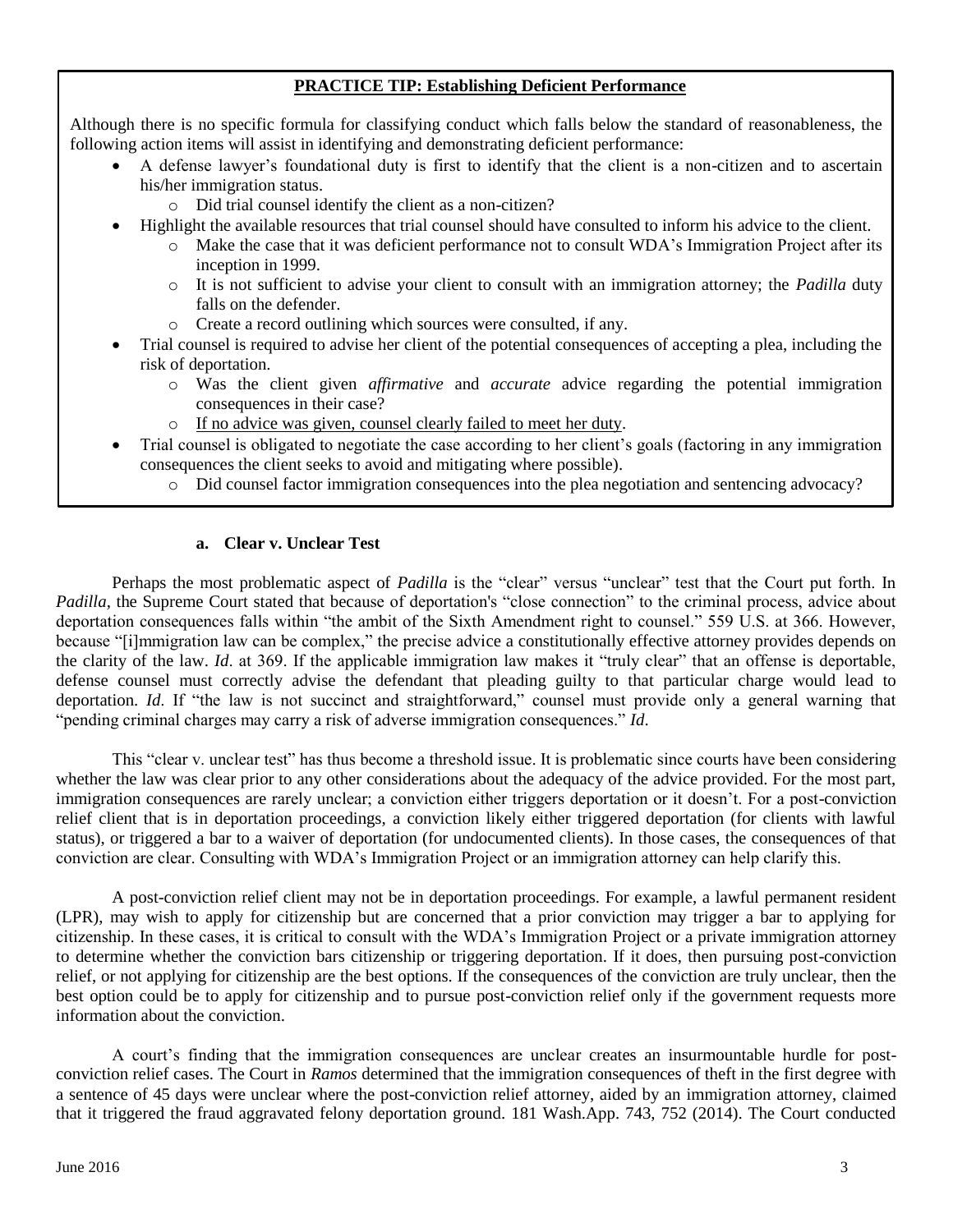research to determine whether a theft offense could form the basis of a fraud aggravated felony and did not find any case law supporting the assertion and thus found that the consequences of the offense were unclear. *Id.* at 754. As a result, the Court found Mr. Ramos's trial attorney's general warning about immigration consequences was sufficient. Thus, Mr. Ramos could not establish the deficient performance prong of *Strickland* and the case was dismissed. *Id.* at 755.<sup>1</sup>

Therefore, when seeking to demonstrate trial counsel's objectively unreasonable performance, it is the postconviction relief attorney's responsibility to establish that the immigration consequences were in fact clear at the time of the plea and that trial counsel would have ascertained this had he consulted readily available resources.

## **PRACTICE TIP: Talking to Trial Counsel**

When pursuing PCR based upon ineffective assistance of counsel, where possible, obtain an affidavit from the trial attorney clearly outlining the steps she took (or failed to take) and articulating any immigration advice she provided to the client. If the trial attorney refuses to provide an affidavit, highlight the defendant's story. Include an affidavit from competent immigration counsel detailing the immigration consequences by clearly stating the relevant statutes and case law. State what the best available alternatives would have been. Include in the defendant's affidavit what happened, the importance of immigration consequences and avoiding deportation, and how s/he would have rejected the plea offer if s/he had been properly advised.

## **b.** *Padilla* **Duties During Plea Negotiations**

<span id="page-4-0"></span>In *Lafler v. Kentucky*, the Supreme Court clarified that the Sixth Amendment right to effective assistance of competent counsel extends to the plea-bargaining process. 132 S.Ct. 1376, 1385 (2012) ("The Sixth Amendment requires effective assistance of counsel at critical stages of a criminal proceeding. Its protections are not designed simply to protect the trial…[but also] applies to pretrial critical stages that are part of the whole course of a criminal proceeding, a proceeding in which defendants cannot be presumed to make critical decisions without counsel's advice"). *See also Missouri v. Frye*, 132 S.Ct. 1399, 1406 (2012) (reaffirming that defense counsel's duty to provide effective assistance includes "the negotiation of a plea bargain").

Even before the U.S. Supreme Court's decisions, the Washington State Supreme Court recognized that the right to effective assistance of counsel extends to the plea process. *State v. Sandoval*, 171 Wash.2d 163 (2011) ("The Sixth Amendment right to effective assistance of counsel encompasses the plea process) (citing *In re Pers. Restraint of Riley,* 122 Wash.2d 772, 780 (1993)). For post-conviction purposes, this means that trial counsel's failure to effectively engage in pre-trial plea negotiations with the State (i.e. not taking into account the client's immigration-related goals) falls below the reasonable standard of performance required by *Padilla and Lafler*, and thus constitutes deficient performance under *Strickland*. In other words, if *Strickland* and *Lafler*, extends effective representation to all critical stages of representation – and plea negotiations are clearly a critical stage – then the *Padilla* duty extends to incorporating immigration advice into plea negotiations.

In *Mellouli v. Lynch*, the Supreme Court built upon its ruling in *Padilla* by again acknowledging the enormous influence that immigration consequences carry in a non-citizen defendant's calculus to plead guilty. 135 S.Ct. 1980 (2015). The *Mellouli* Court's recognition of the magnitude of defense counsel's role in negotiating and mitigating potential adverse immigration consequences for non-citizens provides additional support for arguing that *Lafler*'s holding extends *Padilla* beyond client advice to plea negotiations. It indicates that defense counsel is also required to effectively negotiate a plea to avoid or mitigate immigration consequences, where possible. Thus, *Mellouli* supports asserting a claim that defense counsel has not complied with his duty to provide effective assistance of counsel where he did not negotiate effectively to minimize adverse immigration consequences.

 $\overline{a}$ 

<sup>&</sup>lt;sup>1</sup> We agree with the Court's finding that there is no immigration case law determining that theft offenses trigger the fraud aggravated felony ground. Had WDA's Immigration Project been consulted, we would have advised this client to not pursue post-conviction relief.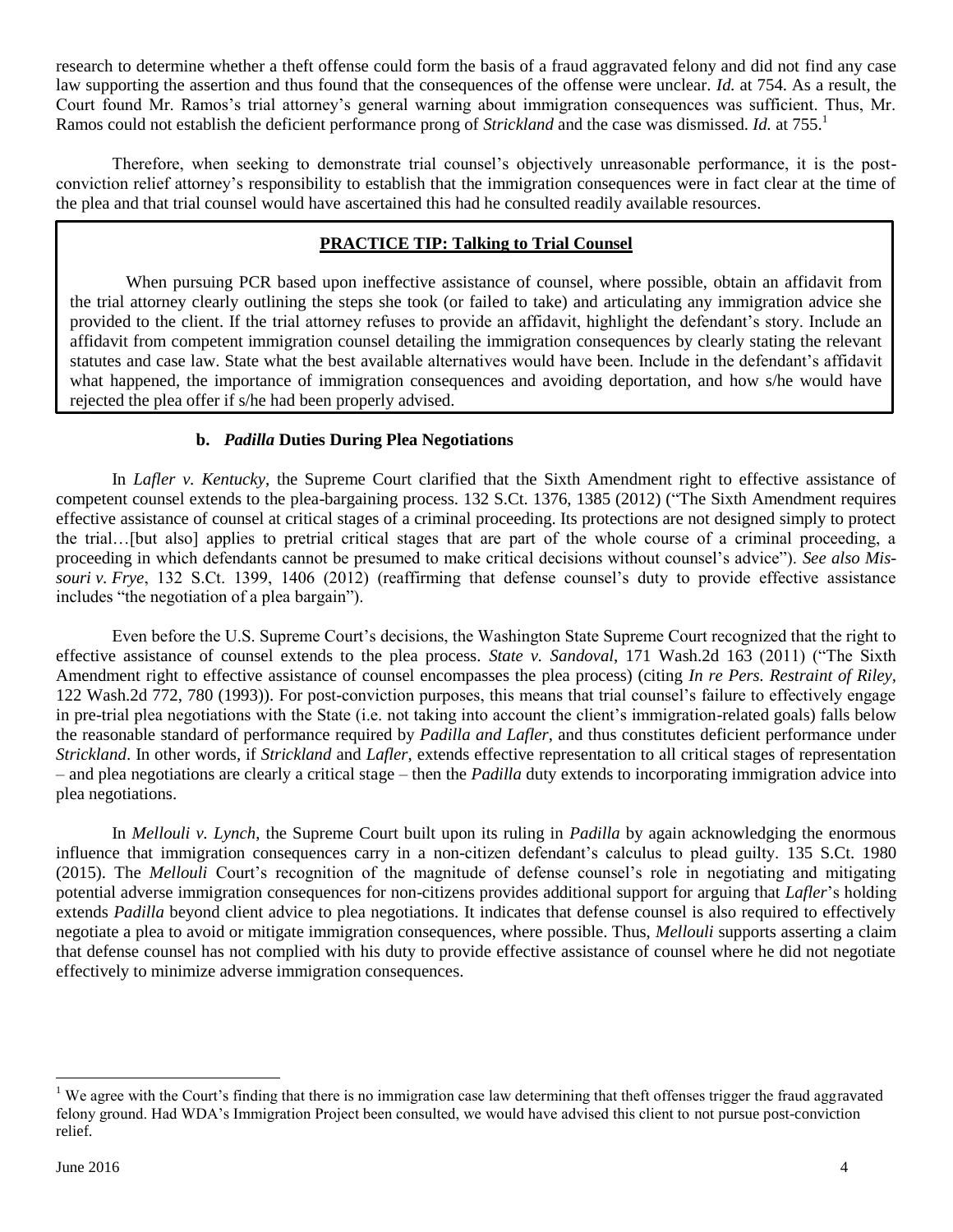## **PRACTICE TIP: Stating Alternatives**

When working with WDA's Immigration Project or a private immigration attorney, be sure that they state what the reasonable plea alternatives would have been to avoid or mitigate immigration consequences.

#### **c. Insufficiency of the Immigration Advisal Statute Warning**

<span id="page-5-0"></span>Since 1983, the Washington State Legislature has required state courts to provide an immigration advisement to non-citizen defendants prior to accepting a plea pursuant to RCW 10.40.200(2). To give effect to this statute, advisory language warning non-citizen defendants of possible immigration consequences was added to the standard plea agreement form. *See* CrR 4.2. Though often read to the client by their attorney, the warning is a statutory right conferred by the legislature and it is the obligation of the court to discharge this duty.

For years, a proforma reading of the advisal statute was interpreted by courts (as well as prosecutors and defenders) to satisfy RCW 10.40.200. In *Sandoval*, the State argued that evidence that the advisal statute's notification had been included in the plea form was sufficient to meet a defender's *Padilla* obligations. 171 Wash.2d 163 (2011). The *Sandoval* Court rejected this position. Specifically, the Court asserted that where counsel misadvises his client regarding immigration consequences, as Sandoval's attorney did, reading "the guilty plea statement warnings required by RCW 10.40.200(2) cannot save the advice that counsel gave." *Id*. at 173. To support this conclusion, the Court noted that in *Padilla* the Supreme Court compared Kentucky's plea form notification to Washington's statutory warning (*see* 130 S.Ct. at 1486 n. 15), before ultimately holding that "RCW 10.40.200 and other such warnings do not excuse defense attorneys from providing the requisite warnings." *Sandoval*, 171 Wash.2d at 173 (referencing *Padilla*, 130 S.Ct. at 1486).

In *In re Tsai*, the Washington Supreme Court further clarified the purpose and reach of the advisal statute, making clear that reading the advisal to one's client does not meet counsel's Sixth Amendment *Padilla* obligation. The "warning statement is not, itself, the required advice; it merely creates a rebuttable presumption the defendant has been properly advised," but is insufficient to discharge counsel's Sixth Amendment duty. *In re Tsai*, 183 Wash.2d at 102. Indeed, the *Tsai* Court found that "RCW 10.40.200's plain language gives noncitizen defendants the unequivocal right to advice regarding immigration consequences and necessarily imposes a correlative duty on defense counsel to ensure that advice is provided." *Id.*

Not only must lawyers review the required RCW 10.40.200(2) advisal with their client, there is also an obligation to consult readily available resources. Merely reading the warning statement to a defendant is not the prevailing professional norm and does not substitute for affirmatively providing accurate advice as to immigration consequences.

#### **d. Affirmative Misadvice Versus No Advice**

<span id="page-5-1"></span>Prior to *Sandoval*, failure to advise a client on what were traditionally viewed as "collateral consequences" to the criminal penalty could not be the basis for ineffective assistance of counsel in Washington. *See In re Personal Restraint of Yim*, 139 Wash.2d 581 (1999) (holding that the defendant is not entitled to withdraw a guilty plea because of the immigration consequences where the defendant was not affirmatively misled). The *Yim* Court held open the possibility that affirmative misadvice may constitute a manifest injustice that would permit vacation under *Strickland*. However, between 1999 and the 2010 *Padilla* decision, no Washington Court issued a precedent decision so finding. *See Id.; see also Yim*, 139 Wash.2d at 588.

However, *Padilla* held that attorneys are obligated to provide affirmative advice on the immigration consequences of a conviction as they are "intimately related to the criminal process" and an "integral part of the penalty." 130 S.Ct. at 1480–81. The Court made clear that both affirmative misadvice and no advice constitute negligent conduct sufficient to establish that counsel's representation fell "below an objective standard of reasonableness," thereby satisfying the first prong of the *Strickland* test. 130 S.Ct. at 1484. A year later, the Washington Supreme Court held in *Sandoval* that when a plea involves obvious immigration consequences, failure to affirmatively advise a non-citizen client of those consequences falls below the objective standard of reasonableness. *See Sandoval*, 171 Wash.2d at 170.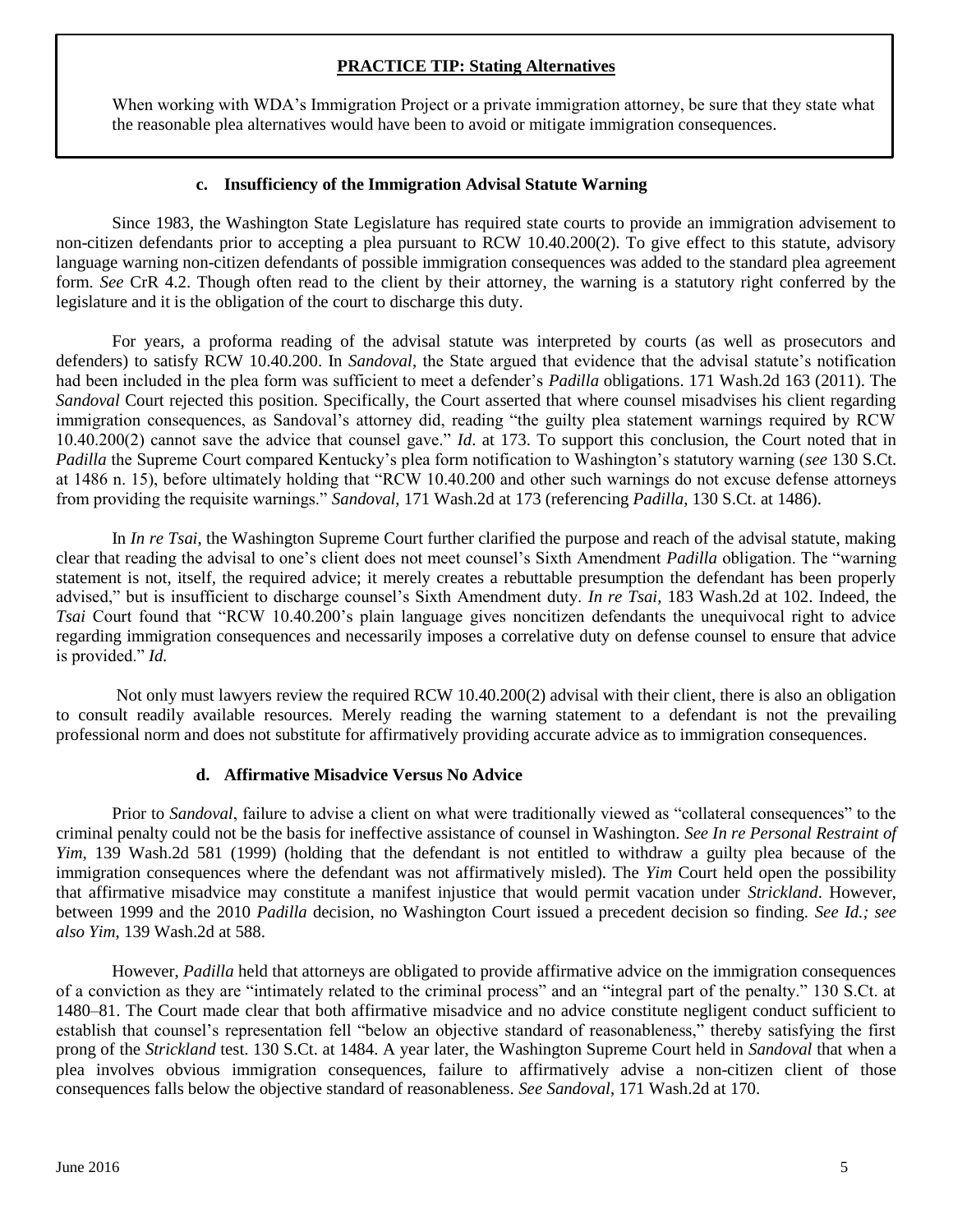## **2. Showing Prejudice**

<span id="page-6-0"></span>In announcing the test for ineffective assistance, the *Strickland* Court maintained that to satisfy the prejudice requirement "the defendant must show that there is a reasonable probability that, but for counsel's unprofessional errors, the result of the proceeding would have been different." 104 S.Ct. at 2068. The probability is "reasonable" if it is "sufficient to undermine confidence in the outcome." *Id*. Washington courts have articulated a similar standard for demonstrating prejudice. *See*, e.g., *Sandoval*, 171 Wash.2d at 174-75 ("a defendant challenging a guilty plea must show that there is a reasonable probability that, but for counsel's errors, he would not have pleaded guilty and would have insisted on going to trial"). In such instances, a reasonable probability "exists if the defendant 'convince[s] the court that a decision to reject the plea bargain would have been rational under the circumstances.'" *Id*. (quoting *Padilla,* 130 S.Ct. at 1485). *See also In re Brett*, 142 Wash.2d 868, 873 (2001) ("Prejudice is established when there is a reasonable probability that, but for counsel's errors, the result of the trial would have been different").

In *Padilla*, the Court only addressed the first prong of *Strickland*: whether counsel's performance was objectively unreasonable. After finding that counsel's performance was constitutionally deficient, the Court remanded the case to the lower court to determine whether Mr. Padilla was prejudiced as a result. A year later, the Washington Supreme Court established in *Sandoval* the bounds of *Strickland* prejudice where a non-citizen defendant faces immigration consequences as the result of a plea. The Court held that prejudice was established where counsel's misadvice resulted in deportation and foreclosed Mr. Sandoval's consideration of going to trial to avoid deportation. 171 Wash.2d at 175 ("Although Sandoval would have risked a longer prison term by going to trial, the deportation consequence of his guilty plea is also 'a particularly severe penalty.' Given the severity of the deportation consequence, we think Sandoval would have been rational to take his chances at trial") (internal citations omitted) (quoting *Padilla,* 130 S.Ct. at 1481).

When filing a motion for relief based upon ineffective assistance of counsel, it is imperative to clearly link trial counsel's deficient conduct (affirmative misadvice or failure to give advice regarding the immigration consequences of the client's plea) to the actual immigration consequences suffered by the client as a result of taking the plea. Defense counsel should consult WDA's Immigration Project or a competent immigration lawyer to help accurately identify the immigration consequences at issue and clarify how a successful post-conviction relief petition will resolve the problem.

# **PRACTICE TIP: Establishing Prejudice**

Obtain a signed affidavit from WDA's Immigration Project or an immigration lawyer to support the assertion that, because of their plea, the client suffered one or more of the following immigration consequences:

- o Removability (Deportability) and/or Loss of Legal Status
- o Ineligibility for Relief
	- Barring cancellation of removal (relief from deportation in immigration court)
		- Inability to obtain Deferred Action for Childhood Arrivals (DACA)
			- DACA is an administrative relief program granting temporary "deferred action status" for undocumented immigrants who entered the U.S. as children.
- o Inability to Obtain Lawful Status
	- Inability to become a lawful permanent resident (green card holder)
	- Inability to become a United States citizen

## <span id="page-6-1"></span>**B. Issues of Timing – One Year Time Bar**

RCW 10.73.090 imposes a one year time limit on motions for collateral attack on a judgment and sentence in a criminal case. "Collateral attack" includes any form of post-conviction relief other than a direct appeal, including motions based on ineffective assistance of counsel under CrR 7.8(b) and personal restraint petitions. In other words, collateral attacks must be filed and received within one year of the date the judgment became final. *See*, *e.g.*, *State v. Robinson*, 104 Wash.App. 657 (2001) (Court held defendant's motion to withdraw her plea was time-barred when it was received by the trial court clerk three days after the one year limit.). This is a harsh time bar – one of the strictest in the nation. If your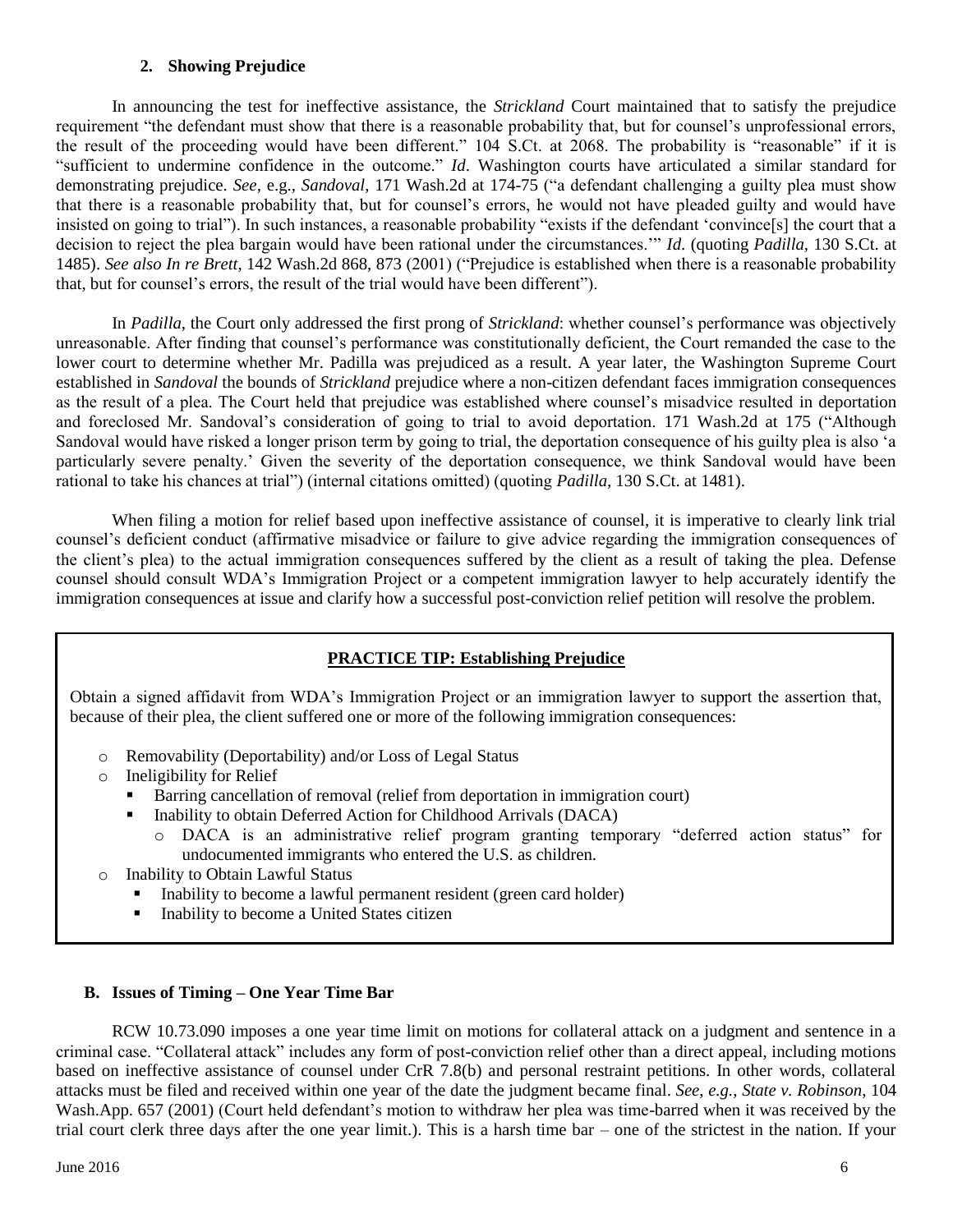post-conviction relief client contacts you within 1 year of her conviction, it is critical to ensure timely filing. If your client learns of the immigration consequences after a year has passed, defense lawyers must act within a reasonable time period to assess whether ineffective assistance of counsel occurred and, when appropriate, timely submit a petition for relief.

Often, clients do not become aware of the serious immigration consequences of their guilty plea until they are placed in deportation proceedings. In addition to discussing the one year time bar, attorneys should clearly inform their client that initiating a post-conviction relief petition does not automatically stay the immigration process. Immigration judges have the discretion to grant a continuance until a post-conviction decision is rendered, but there is certainly no guarantee they will and it is likely that immigration proceeding will move forward while the ineffective assistance of counsel case is pending.

## **PRACTICE TIP: Time Bar**

When analyzing a case for PCR options, the first consideration should be to identify the time bar date and ensure it is not crossed. If the one year mark has already passed, it is critical to develop a strategy and argument for overcoming it, otherwise PCR efforts will be dismissed on this ground.

## **1. Immigration-Related Exceptions to the One Year Limit**

<span id="page-7-0"></span>The following two exceptions to the one year time bar on collateral attacks deal specifically with counsel's failure to accurately provide advice regarding the immigration consequences of entering a guilty plea.

## **a. Pre-***Padilla* **Convictions – RCW 10.73.100(6) (Significant Change in the Law)**

<span id="page-7-1"></span>If the conviction at issue became final prior to *Padilla* (March 31, 2010), RCW 10.73.100(6) provides an exception to the one year time bar. RCW 10.73.100(6) provides that where there has been 1) a significant change in the law 2) that is material to the conviction and 3) which warrants retroactive application, the time limit specified in RCW 10.73.090 does not apply.

The Washington State Supreme Court recently held in *In re Tsai*, that the Supreme Court's holding in *Padilla* met these three requirements and therefore litigants raising claims under *Padilla*, for ineffective assistance of counsel which occurred prior to 2010, are exempt from RCW 10.73.090's one year time bar on collateral attacks. *In re Tsai*, 183 Wash.2d at 107. *Tsai* established that, in Washington, defense counsel should have been advising clients of their immigration consequences since 1983. *Id.* at 101. Therefore, for cases where the conviction occurred prior to when *Padilla* was decided (March 31, 2010), post-conviction relief counsel should argue that, under *Tsai*, the 1 year time bar does not apply.

## **PRACTICE TIP: Pre-2010 Convictions**

All cases with convictions rendered prior to March 31, 2010 (the date *Padilla* was decided) should rely on *In re Tsai* and RCW 10.73.100(6) to argue that the 1 year time bar does not apply.

## **b. Post-***Padilla* **Convictions**

<span id="page-7-2"></span>For cases with convictions that occurred since *Padilla* was decided in 2010, there are two scenarios relating to timing. Either the conviction occurred within the past year and a timely motion can and must be filed, or the immigration consequences were discovered after a year since the date of conviction. For the latter, post-conviction relief counsel must argue that the 1 year time bar should be equitably tolled. Unfortunately, these are some of the most challenging postconviction relief cases.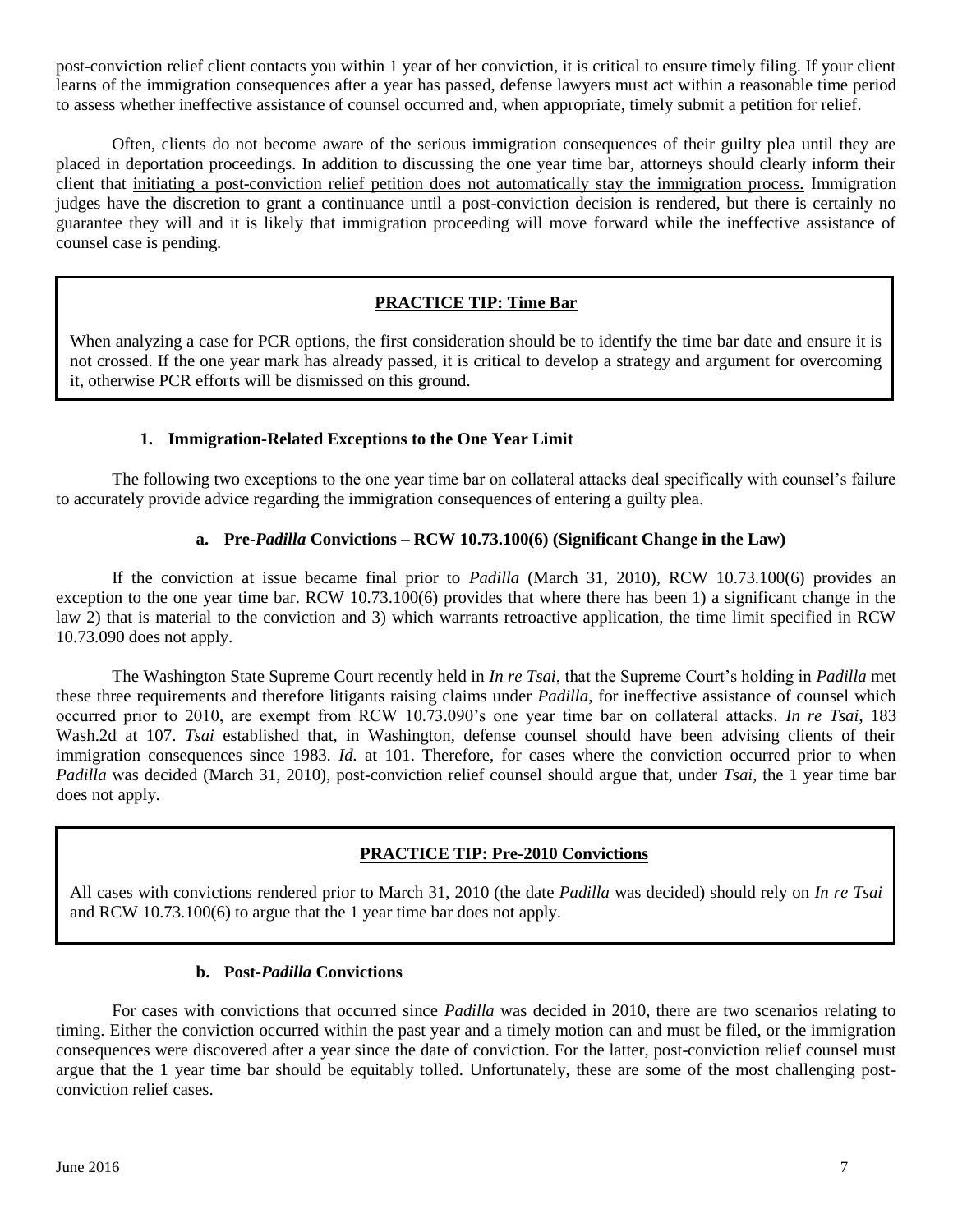#### **i. Equitable Tolling**

<span id="page-8-0"></span>The case law on equitable tolling is not favorable, and it is unlikely that equitable tolling will be granted. Even so, for convictions rendered after *Padilla*, where a defendant is not accurately advised by his attorney about the immigration consequences of his conviction and does not learn about those consequences until after the statutory time limit, postconviction relief attorneys should argue that the one year time limit on collateral attack under RCW 10.73.090 may be equitably tolled. *See*, *Sate v. Littlefair*, 51 P.3d 116, 763 (2002). Where equitable tolling is applied, the statute of limitations does not begin to run until the date that the defendant learned all of the facts relevant to his claim. *See id*. at 759 n.23. Thus, equitable tolling exempts defendants from the one year filing deadline running from the date of the plea. However, petitions for relief must still be brought within one year of the time that the prejudice to the client was discovered. *See id*. at 763 (the one-year time period in RCW 10.73.090 is tolled from the date of the plea to the date on which defendant first discovered that deportation was a consequence of his plea).

*Littlefair* involved a Canadian citizen who pleaded guilty to a violation of the Uniform Controlled Substances Act. *Id.* at 752. The plea statement in his case contained the standard immigration advisement as required under RCW 10.40.200(2), but it was crossed off by the attorney who represented the defendant at the plea proceeding. *Id*. The Court found that this evidence was sufficient to establish a violation of RCW 10.40.200(2), despite the fact that the defendant "had the opportunity" to read the advisement because it had not been "completely obliterated." *See id*. at 756 n.44. In *Littlefair*, the Court of Appeals held that RCW 10.73.090's time limit on collateral attack was equitably tolled because, as a result of mistakes on the part of defense counsel and the trial court, the defendant did not know the immigration consequences of his guilty plea until some two years after his conviction. *See id*. at 763.

In a similar case decided subsequent to *Littlefair*, the Court held that equitable tolling did not apply in an instance where a non-citizen who pleaded guilty to a crime that had serious immigration consequences moved for relief from the judgment more than a year after it was entered. *Benyaminov v. City of Bellevue*, 144 Wash.App. 755, 760 (2008). Here, the court file, which would have contained the plea acknowledgement of deportation consequences, had been destroyed prior to the initiation of deportation proceedings. *See id*. at 767. The court in *Benyaminov* distinguished the case from *Littlefair* by noting that Mr. Littlefair had demonstrated the existence of mistakes which caused his lack of knowledge of the deportation consequences of his plea (his attorney never informed him of the consequences and immigration waited more than two years before notifying him that he was subject to deportation for his conviction), whereas Mr. Benyaminov simply asserted that no record existed of his acknowledgement of the deportation consequences of his plea.

As a general strategy, defense lawyers should argue that *Benyaminov* does not change the equitable tolling analysis in cases where the petitioner client recalls the trial proceedings and asserts that he was not in fact informed by counsel of the immigration consequences of his conviction. Attorneys must do more than simply declare that the client does not recall being informed about the immigration consequences and point to a lack of evidence in the record. Instead, the client must supply affirmative evidence supporting the assertion that he was not properly advised of the immigration consequences of his conviction prior to entering a plea of guilty as required by *Padilla*. When possible, defense attorneys should obtain a supporting affidavit from trial counsel corroborating the petitioner's declaration that they were not accurately advised.

#### **ii. Other Exceptions**

<span id="page-8-1"></span>In order to get around the one year time bar, attorneys should also consider non-immigration related arguments such as the exceptions listed in RCW 10.73.100(1)-(5) or, where applicable, filing a motion to reinstate the time to file an appeal.

#### **1. RCW 10.73.100(1)-(5)**

The one year time limit imposed by 10.73.090 applies only to judgments that are valid on their face and rendered by a court of competent jurisdiction. To circumvent the one year bar, defense lawyers should diligently review the criminal record to discern other possible options to re-open the window for filing a collateral attack including those listed in RCW 10.73.100(1)-(5) e.g. the discovery of new evidence or where there was insufficient evidence to support a conviction.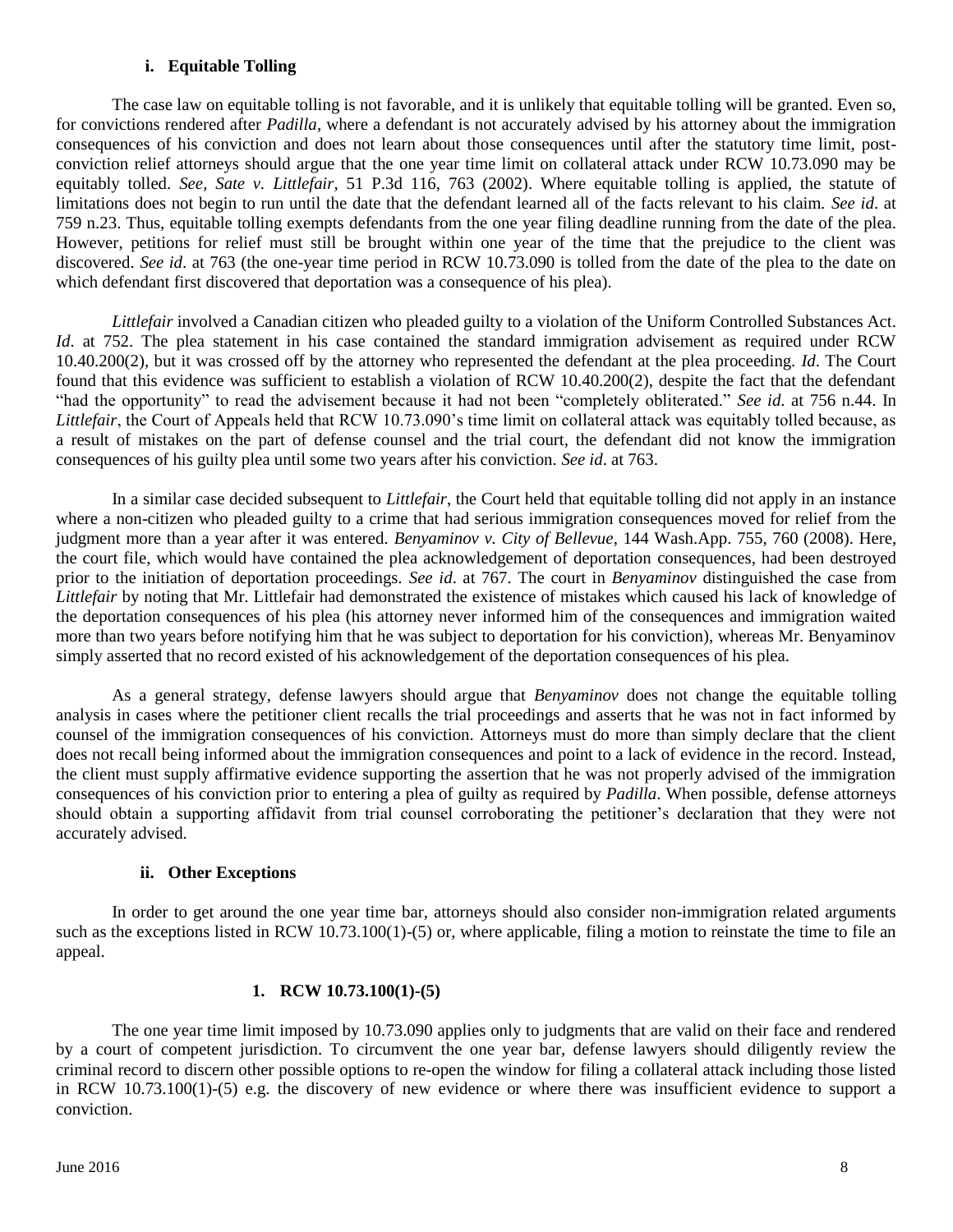## **2. Reinstatement of Appeal Rights**

The one year time clock on motions for collateral review begins on the date the judgment becomes final. A case on appeal is not considered final for post-conviction relief filing purposes. Thus, in order to re-open the window for filing a claim of ineffective assistance, defense lawyers should exhaust all options, including filing a motion to re-instate the time to file an appeal in cases where the defendant was not informed of their right to appeal or in which waiver of appeal was not knowing, voluntary, and intelligent. If reinstatement of appeal rights is granted, the time clock for filing a claim of ineffective assistance of counsel is reset, thus circumventing RCW 10.73.090's one year time bar. However, counsel must be prepared to proceed on grounds for criminal appeal which will differ from the ineffective assistance case.

According to RAP 5.2(a), except where otherwise provided, a notice of appeal must be filed in the trial court within 30 days after the entry of the trial court's decision. However, RAP 18.8(b) enables the appellate court to extend the time within which a party may file a notice of appeal. In *In re Ramos*, defendant Ramos filed a motion to vacate his guilty plea based on ineffective assistance on the ground that defense counsel failed to advise him of the fact that his plea subjected him to mandatory deportation. 181 Wash.App. 1005 (2014). The superior court found the motion to vacate the plea time-barred and transferred it to the Court of Appeals for consideration as a personal restraint petition under CrR 7.8(c)(2). *Id*. at 2. While the personal restraint petition was pending, Mr. Ramos filed a notice of appeal from the 1997 judgment and sentence, with an accompanying motion and affidavit for late filing of direct appeal under RAP 18.8(b). *Id*. The Court of Appeals commissioner found Ramos's appeal timely because the sentencing court did not inform him of his appeal rights at the time of his plea. Mr. Ramos's direct appeal was thus consolidated with his personal restraint petition which was no longer considered time-barred. *Id*.

In *State v. Sweet,* [90 Wash.2d](http://www.westlaw.com/Find/Default.wl?rs=dfa1.0&vr=2.0&DB=661&FindType=Y&SerialNum=1978129807) (1978), the Court held that the strict application of filing deadlines pursuant to RAP 18.8(b) must be balanced against a defendant's state constitutional right to appeal. Moreover, because "there is no presumption in favor of the waiver of the right to appeal," the State carries the burden of showing that the defendant "made a voluntary, knowing, and intelligent waiver of the right to appeal." *Id*. at 286. In *State* v. *Chetty*, the Court found that defense counsel had a duty to inform the defendant of the immigration consequences of his guilty plea, and failure to do so was a factor in determining whether defendant's waiver of right to direct appeal was in fact knowing, voluntary, and intelligent. 167 Wash.App. 432, 445 (2012) ("the effectiveness of counsel is a circumstance that bears on the validity of a defendant's waiver of the right to appeal and, in turn, on this court's ultimate determination whether to extend the time to file a notice to appeal.").

# <span id="page-9-0"></span>**II. Choosing the Right Vehicle**

There are various avenues for challenging criminal convictions and sentences. This guide addresses the two primary vehicles of collateral attack in cases alleging ineffective assistance of counsel: petitions under CrR/CrRLJ 7.8(b) (filed in the court of original jurisdiction) and the personal restraint petition (PRP) (filed in appellate court). Most postconviction cases should be brought under 7.8(b), if possible. The 7.8(b) petition takes the form of a defendant's motion to withdraw a plea of guilty. If the motion is granted, the plea is withdrawn and the judgment and sentence are vacated in their entirety. A PRP, on the other hand, asks the court to grant appropriate relief (typically vacation of judgment or request for re-sentencing) to release the petitioner from unlawful restraint.

Post-conviction relief pursuant to either vehicle carries a risk that the case may be re-prosecuted after the judgment is vacated. If successful in his petition, the client is merely returned to the position he was previously in, facing the same charges he originally faced. The benefit conferred to the client is that he may attempt to negotiate a different, immigration safe, plea or choose to proceed to trial to defend against the charges against him. In some instances, a request for a sentence reduction may suffice to avoid the unwanted immigration consequences. If granted a re-sentencing hearing there is likewise no guarantee that the client will receive a sentence reduction.

# **PRACTICE TIP: Post-PCR**

Even if successful in their motion for PCR, clients must be advised that they risk re-prosecution on the original charges after the plea is withdrawn if the Prosecutor's Office is unwilling to agree to an alternative plea. The degree of risk will depend upon the circumstances of the case (e.g, how long ago the original charges were brought, the type of charges at issue, etc.).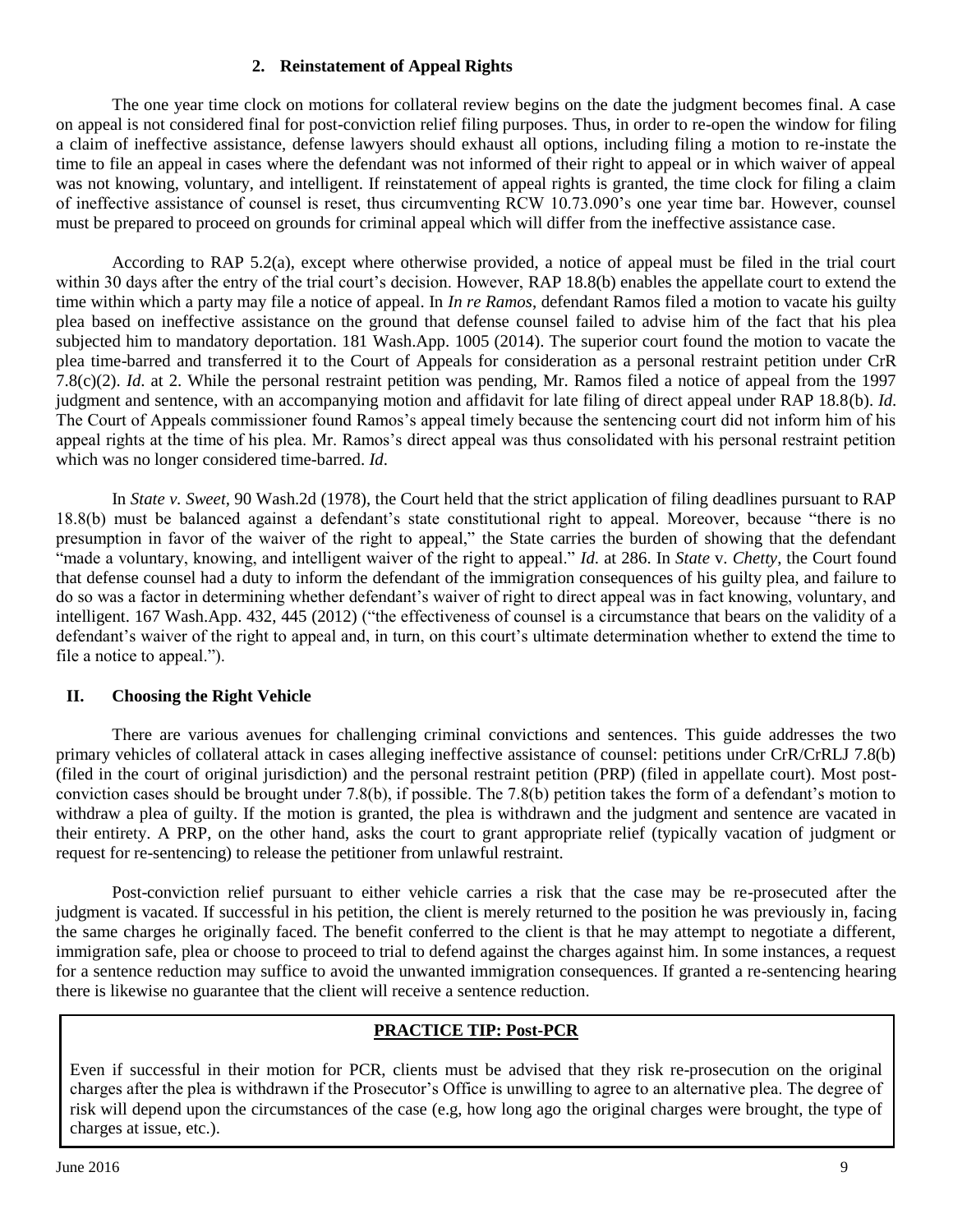The procedural requirements for obtaining relief vary with the method of attack and are discussed in detail in the relevant section below. A basic decision is whether to seek initial relief in the trial or appellate court. A timely-filed petition for post-conviction relief may be filed under 7.8(b) or as a PRP at the discretion of client and counsel. There is no requirement that a direct appeal be pending to file a PRP in appellate court. The grounds for relief are substantially similar in both petitions, and the choice of vehicle hinges largely on the client's present circumstances. For example, if time is a major consideration, a trial court motion to vacate judgment under CrR/CrRLJ 7.8(b) would be the appropriate choice since a motion can be brought to hearing in a relatively short period of time. In contrast, prior to setting a PRP for hearing, the motion is first screened by the Acting Chief Judge to decide whether the case warrants consideration by a panel of judges for determination on the merits. It can be years before the case is set for oral argument and, subsequently, may take up to another year before a decision is rendered.

## **PRACTICE TIP: PCR in Immigration Proceedings**

Immigration judges have discretion to stay immigration proceedings while a PCR petition is pending; however, deportation proceedings often continue to move forward. If time is of the essence, it would be wise to file under CrR/CrRLJ 7.8(b) for a swifter decision.

In addition to expediency, a 7.8(b) motion is often the preferred method for raising immigration-related ineffective assistance of counsel claims because it lends to simplified settlement negotiations with the trial prosecutor thereby creating a stronger likelihood of resolution in the client's favor. Conversely, in PRP proceedings, appellate prosecutors are unlikely to respond to counsel until the Acting Chief Judge requires a response and proceedings generally tend to take longer. Another practical benefit to filing under 7.8(b) is that there is no filing fee, whereas there is a \$200 filing fee for PRPs. Additionally, at the trial court level there is a right to assigned counsel for filing of the motion and on subsequent appeal. In comparison, there is no right to a court-appointed lawyer for a PRP on initial review. Counsel is only assigned if the PRP is deemed to have merit.

Lastly, one of the greatest advantages of filing a motion under CrR/CrRLJ 7.8(b) is that it allows the petitioner two bites at the proverbial apple. If the petition is denied by the trial court, the petitioner has a right to seek review of the decision pursuant to RAP 2.2. If the motion was filed in a court of limited jurisdiction, an appeal is heard in superior court rather than appellate court. In contrast, if the motion is initially filed as a PRP and the petition is dismissed for lack of merit, or argued and lost, the only recourse is to file a motion for discretionary review to the Supreme Court; there is no appeal of right.

Regardless of the type of petition selected, counsel does not have complete control over the forum since the rules may require transfer between superior and appellate court. *See State v. Smith,* 144 Wash.App. 860 (2008). CrR 7.8(c)(2) authorizes the superior court to rule on the merits of a motion where the record establishes substantial showing in favor of relief or where a motion cannot be resolved without a factual hearing. However, if the petition is time-barred or lacks merit, and an evidentiary hearing is not necessary, the rule requires the petition be transferred to the Court of Appeals for consideration as a PRP. In 2015, the Washington Supreme Court decided *In Re Ruiz-Sanabria*, requiring that the trial court conduct a more rigorous and thorough analysis of the merits of a 7.8 motion prior to transferring it to the Court of Appeals for review. 184 Wash.2d 632 (2015). CrRLJ 7.8(c) does not have a similar transfer provision; courts of limited jurisdiction may deny a motion without a hearing if it is time-barred or the facts alleged do not establish grounds for relief. For PRPs, RAP 16.11 allows the appellate court to grant or deny a motion on the merits. The Washington Supreme Court recently determined that a petition is frivolous, and thus can be denied if it "fails to present an arguable basis for collateral relief either in law or in fact, given the constraints of the personal restraint petition vehicle." *In re Khan*, 184 Wash.2d 679, 686-87 (2015). If the petition cannot be determined solely on the record, the Chief Judge will transfer a PRP back to the trial court for an evidentiary hearing or determination on the merits.

#### <span id="page-10-0"></span>**A. CrR/CrRLJ 7.8(b) – Motion to Vacate Judgment**

A collateral attack can be made in the trial court by bringing a motion to vacate judgment under either CrR 7.8 or CrRLJ 7.8. This is a rule-based form of the writ of *coram nobis*, which is no longer available in this state. It was added to the Superior Court Rules in 1986 (1987 as to courts of limited jurisdiction) as a criminal version of CR 60, which had been held to apply to criminal convictions in *State v. Scott*, 92 Wash.2d 209 (1979). A motion pursuant to CrR/CrRLJ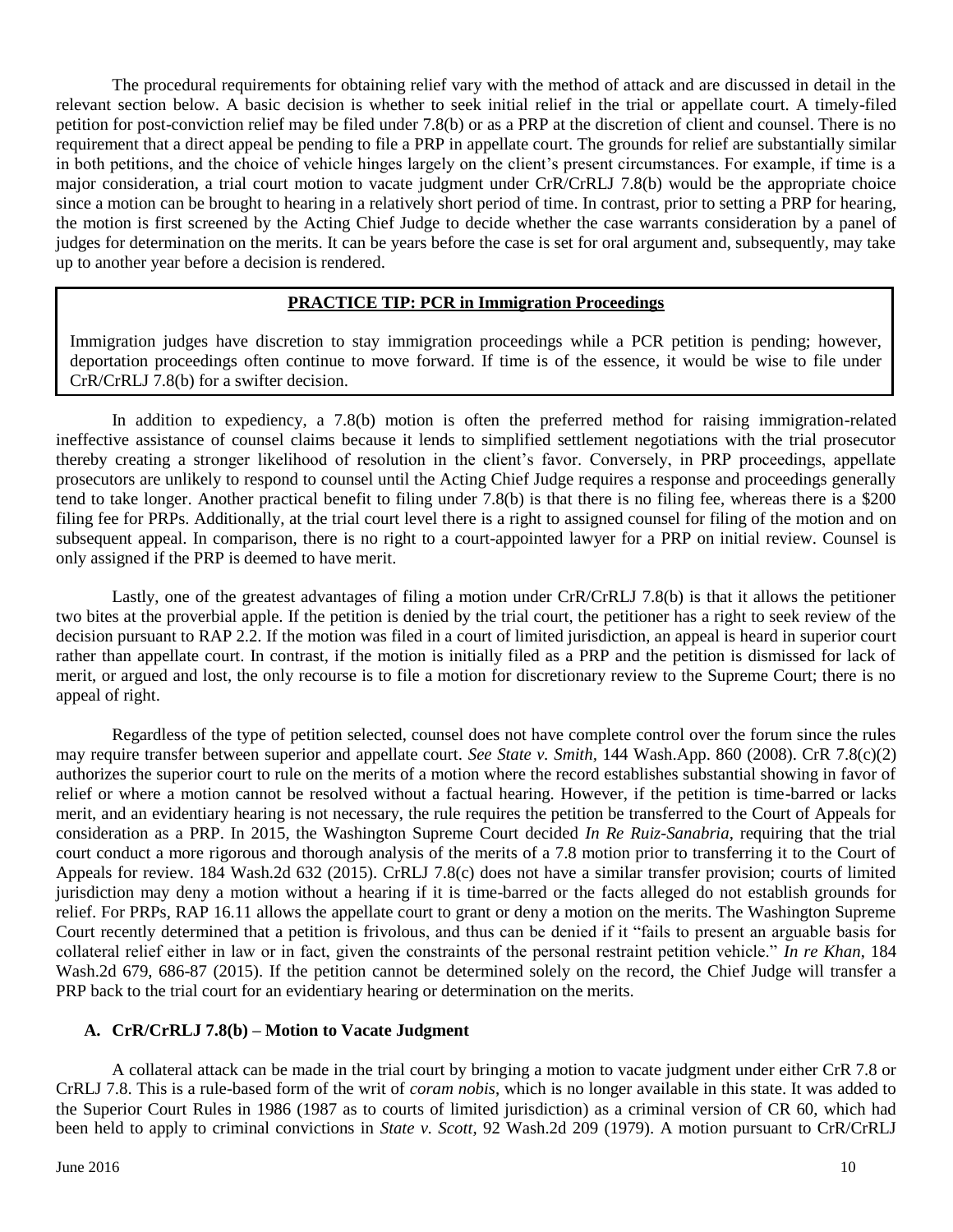<span id="page-11-0"></span>7.8(b) must be filed in the court of original jurisdiction. The motion should state the grounds for relief, utilizing one of the enumerated grounds, and be supported by affidavits setting forth in detail the facts or errors upon which the motion is based.

## **1. Grounds for Relief**

CrR/CrRLJ 7.8(b) allows a court to relieve a party from a final judgment for the following reasons:

- (1) Mistakes, inadvertence, surprise, excusable neglect, or irregularity in obtaining a judgment or order;
- (2) Newly discovered evidence which by due diligence could not have been discovered in time to move for a new trial under rule 7.5;
- (3) Fraud…, misrepresentation, or other misconduct of an adverse party;
- (4) The judgment is void; or
- (5) Any other reason justifying relief from the operation of the judgment.

Ineffective assistance of counsel claims for failure to discharge *Padilla* obligations constitute a Sixth Amendment violation and should be brought under CrR 7.8(b)(5).

The CrR 7.8(b) motion can also, in the alternative, assert that the judgement is void pursuant to (b)(4). While neither the holdings in *Padilla* nor *Sandoval* were based on due process violations asserting that the pleas were involuntary, the *Sandoval* Court did note that "[c]ounsel's faulty advice can render the defendant's guilty plea involuntary or unintelligent." *Sandoval*, 249 P.3d at 1018.

## <span id="page-11-1"></span>**B. Personal Restraint Petitions**

With the adoption of the current Rules of Appellate Procedure in 1976, the personal restraint petition has become the only method of applying for post-conviction relief in the appellate courts based on ineffective assistance of counsel at the trial level. The PRP replaced the previous methods: statutory habeas corpus (RCW 7.36) and post-conviction relief formerly provided by CrR 7.7 (now repealed). Because the advice of counsel does not appear in the trial court record, ineffective assistance of counsel claims must be brought on PRP and not direct appeal. Though technically collateral, PRP claims are the functional equivalent of direct review as it is the first opportunity for the court to hear the claim. *See Martinez v. Ryan*, 132 S.Ct. 1309 (2012); *Trevino v. Thaler*, 133 S.Ct. 1911 (2013). RAP 16.3-14 lay out in detail the process for filing a personal restraint petition, though several important components are highlighted in the subsequent sections.

## **1. Unlawful Restraint and Burden of Proof**

<span id="page-11-2"></span>To be eligible for relief the petitioner must be under "restraint" and that restraint must be "unlawful" pursuant to RAP 16.4. A petitioner is under restraint if the petitioner "has limited freedom because of a court decision in a civil or criminal proceeding, the petitioner is confined, the petitioner is subject to imminent confinement, or the petitioner is under some other disability resulting from a judgment or sentence in a criminal case." RAP 16.4(b).

The definition of restraint is broad and covers non-citizens who are either currently being detained or who are at risk of being detained and then made the subject of removal proceedings because of a criminal conviction. Even collateral consequences of a conviction, such as the impact the conviction may have on future prosecutions, or on the probation or parole process, or difficulties returning to society upon release have been recognized as restraints. *In re Powell*, 92 Wash.2d 656 (1979).

The types of defects or errors that can lead to a finding of unlawful restraint include:

- Ineffective assistance of trial counsel;
- Ineffective assistance of appellate counsel;
- Incompetency during trial proceedings;
- Invalidity of guilty plea;